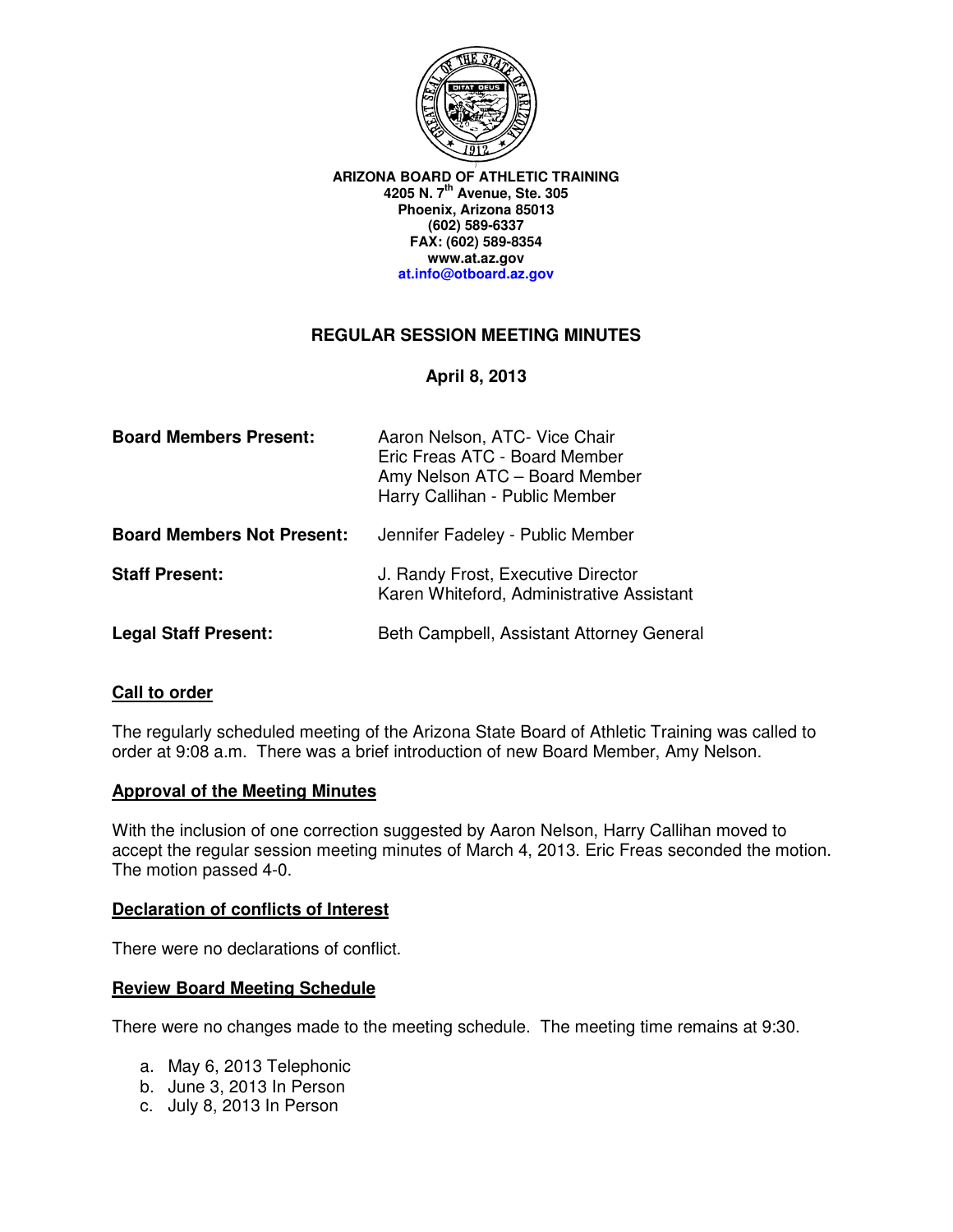# **Review, Discussion, and Possible Action - Complaints, Investigations & Compliance**

## **Initial Review of Complaints**

There were no new complaints to come before the Board.

## **Open Complaints and Investigations**

There were no open complaints to come before the Board.

## **Discipline Status Report**

The Board discussed the Disciplinary Status Report of the following licensees:

- 1. Mohammed Mirza, ATC Lic. #0924, Staff informed the Board that Mr. Mirza completed the required CEUs. Harry Callihan made a motion that the Board accept Mohammed Mirza's termination of disciplinary action as of 3/19/13 and be so advised by standard letter. Eric Freas seconded the motion. Motion passed 4-0.
- 2. Ryan Pinson, ATC Lic. # 0238, Staff reported that Mr. Pinson has completed all requirements of his agreement. The Board agreed to keep the probation in place.
- 3. Jeffrey Schrock, ATC Lic. # 0672, Staff reported that Mr. Schrock completed one class in December 2011. Mr. Frost stated that Mr. Schrock explained in a phone conversation, that he plans to complete requirements on time. Five CEU's have been completed todate.
- 4. Glenn Steele, ATC Lic. #0341, Staff reported that a reminder letter was sent to Mr. Steele, reminding him he has 2.5 hours to complete by 2/23/15.
- 5. Chad Cook, ATC Lic. # 1092, Staff reported that there wasn't anything new to report. 4.5 hours remain to be completed.
- 6. Ricardo Moreno, ATC Lic. # 0281, Staff reported that there wasn't anything new to report. Staff will call to inform Mr. Moreno he has one month to complete 9 CEUs.
- 7. Jennifer Hoenig, ATC Lic. # 1162, Staff reported that all requirements have been met and that Ms. Hoenig sent a letter requesting the Board review her probationary status. Ms. Hoenig spoke to the Board and requested the Board terminate her probation early. After discussion, Harry Callihan made a motion to reduce Ms. Hoenig's probationary period from 9/31/13 to 4/8/13 and be so advised by letter. Eric Freas seconded the motion. Motion passed 4-0.
- 8. Sara Smith, ATC Lic. # 1119, Staff reported that 3.0 credit hours have been completed.
- 9. Stephen McMullen Lic. # 1166, Staff reported that Mr. McMullen has completed all of the requirements of his agreement.
- 10. Kyle Torgerson Lic. #1185, Staff reported that Mr. Torgerson signed his consent agreement on 4/1/13.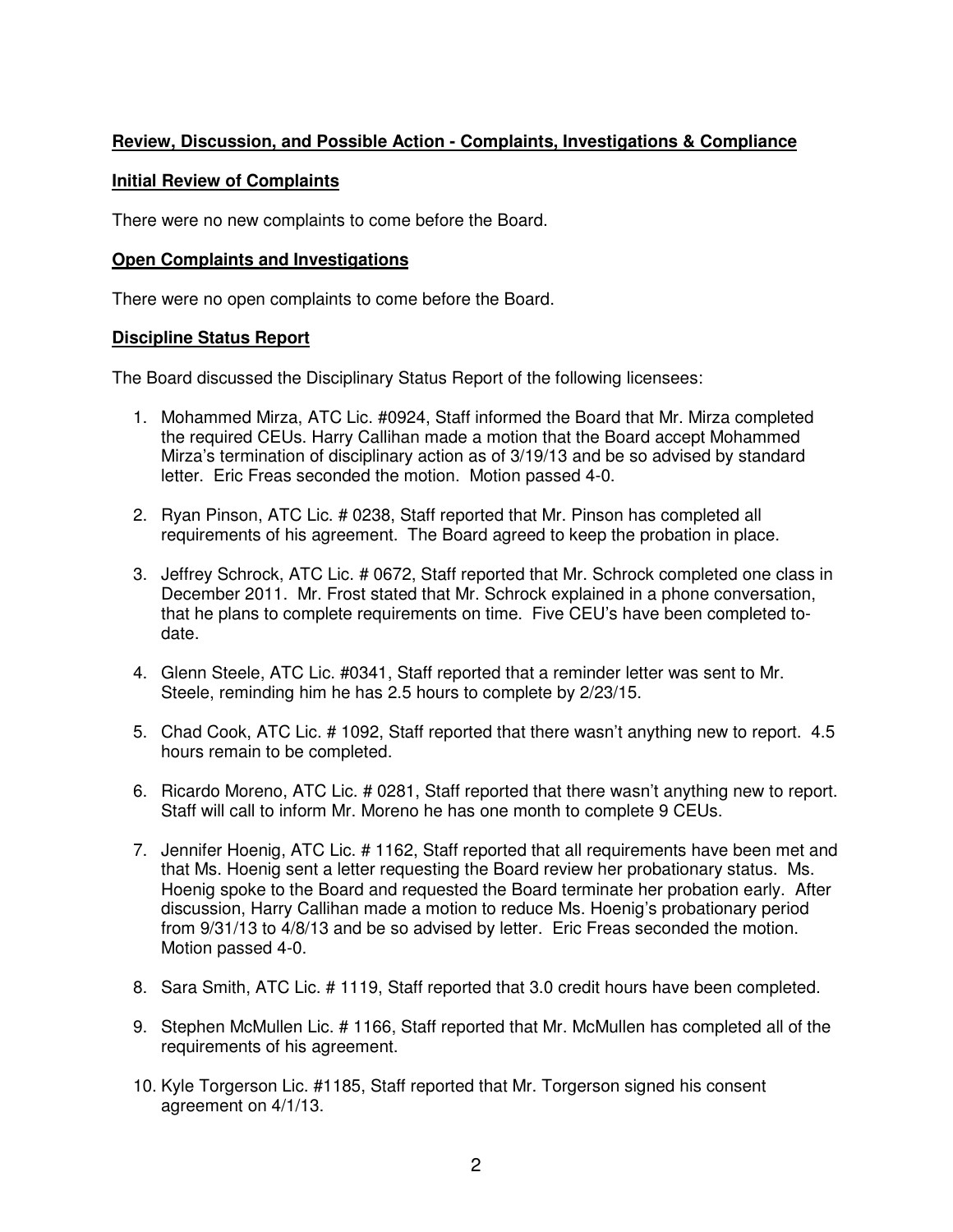# **Informal Interviews**

There were no informal interviews to come before the Board.

## **Substantive review, discussion, and vote regarding the applications for licenses as follows**

## **a. Initial applications**

## Alan Russell

Harry Callihan moved to approve the application for Mr. Russell. Eric Freas seconded the motion. The motion passed 4-0.

### **b. Renewal applications**

| Landon Bradford*      | Michael Coutts*       | Lisa Gandolfi               |
|-----------------------|-----------------------|-----------------------------|
| <b>Ashley Garcia</b>  | Genaro Garcia         | Adam Garmon                 |
| James Gentry, Jr.     | Donna Gerakos         | Drew Giardina               |
| Dale Gilbert          | Michelle Gonzalez     | <b>Michael Gooding</b>      |
| Laurence Goodwin      | Samantha Gordon       | <b>Christopher Gorosics</b> |
| <b>Jonathan Gress</b> | <b>Tamee Gressett</b> | Linda Guariglio             |
| Elisa Guerrra         | Jennifer Guerrette    | <b>Tiffany Gutierrez</b>    |
| <b>Troy Hanzal</b>    | Jennifer Harpest      | Nichole Harshbarger         |
| Anna Hartman          | Jeremy Hassler        | Jeff Haynes                 |
| Mark Heichelbech      | <b>Victor Herrera</b> | Jonathan Herzner            |
| Angela Hickmott       | Michael Hilditch      | Katelyn Hill                |
| Susan Hillman         | Jennifer Hoenig       | Nicholas Holloway           |
| Jarrett Holmes        | <b>Scott Horton</b>   | <b>Taleen Horton</b>        |
| Geoffrey Hostetter    | Aaron Howard          | Susan Hubbard               |
| Monica Huber          | James Imhoff          | Jeffrey Jankowski           |
| Heidi Jannenga        | Elizabeth Johnson     | <b>Bruce Johnston</b>       |
| <b>Charles Jones</b>  | Marilyn Kaminski      | <b>Terri Lebrecht</b>       |

Eric Freas moved to approve 49 of the 51 renewal applications listed, Gandolfi through Lebrecht. Harry Callihan seconded the motion. The motion passed 4-0.

### **c. Renewal applications: (continued practice without current license)**

The Board discussed the application of Landon Bradford. Harry Callihan made a motion to approve Mr. Bradford's application. Eric Freas seconded the motion. Motion passed 4-0.

The application of Michael Coutts was reviewed next by the Board. Harry Callihan moved to renew Mr. Coutt's license with a confidential advisory letter. Eric Freas seconded the motion. The motion passed 4-0.

### **d. Incomplete applications:**

There were no incomplete applications to come before the Board.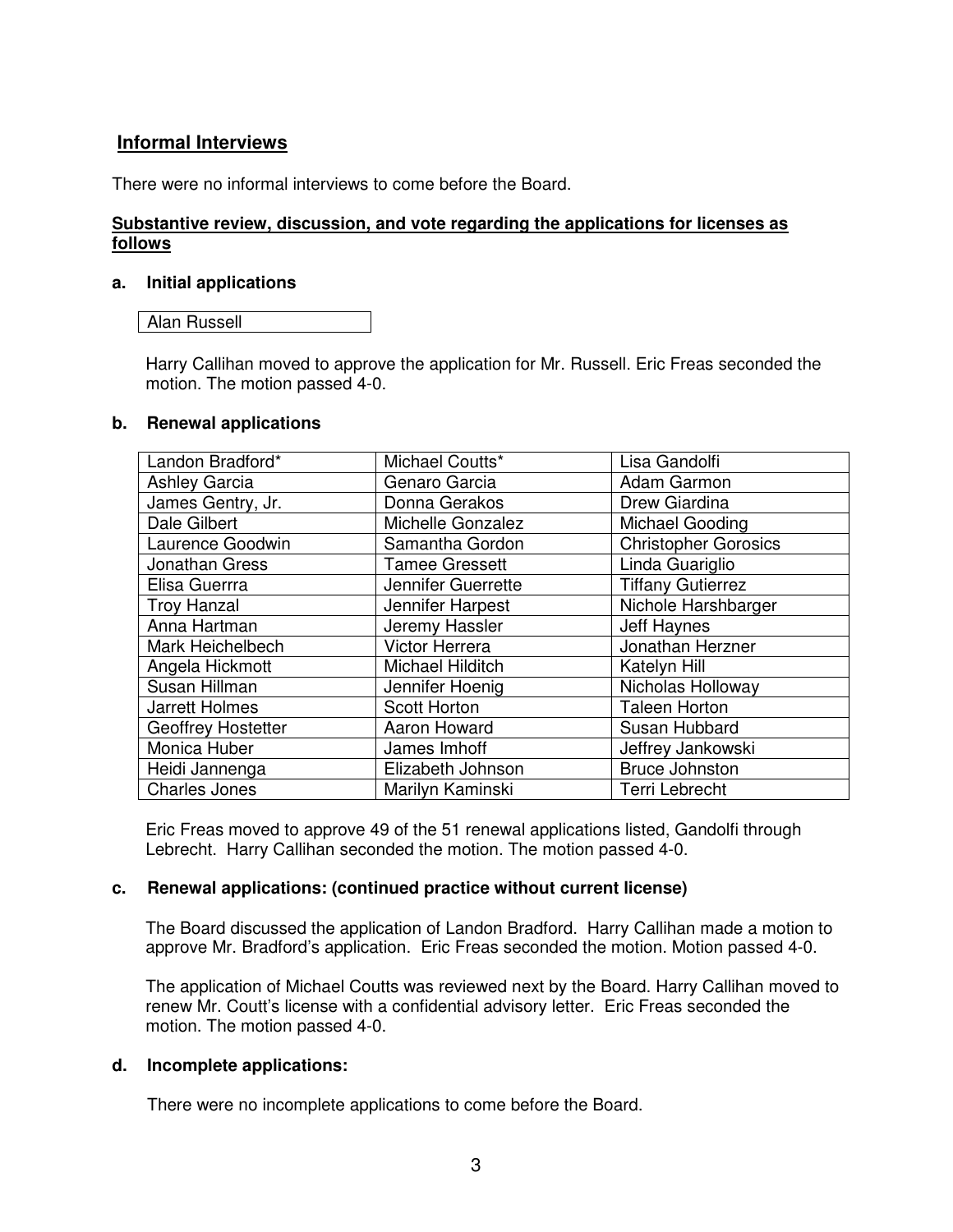# **Review, Discussion, and Possible Action Regarding AZ DPS Background Reports**

There were no reports to discuss.

# **Review, Discussion, and Possible Action - Other Business**

- a. Status of the discussion with the Physical Therapy Board, to verify the PTAs at Lake Havasu are being supervised according to the Physical Therapy Board's Rules and Statutes. Mr. Frost reported that he is scheduled to meet with Chuck Brown, Executive Director for the Physical Therapy Board, in the coming week to discuss supervisory responsibility over Physical Therapy Aides.
- b. Letter to the Superintendent of Yuma Union High School District Mr. Frost reported he is in the process of drafting a letter.
- c. Follow up with Casa Grande School District Mr. Frost reported that the information has been changed in the job posting and that no permanent Athletic Trainer has been hired todate.
- d. Arizona School Board Association Mr. Frost stated that he needs to contact Mike Nesbitt to obtain more contact information.

## **Review, Discussion, and Possible Action regarding the revision of the Administrative Rules**

a. Status of the implementation of the new administrative rules – See item b under Administrative Matters.

## **Review, Discussion and Possible Action - Administrative Matters**

- a. Revenue and Expenditure Executive Director, Randy Frost stated that the Board is within budget, but expenses are greater than income. This deficit will change with the new rules and fees implementation. Mr. Frost is working with the Board's accountant to project how income will change.
- b. Review of Administrative Project Status.
	- Policies and Procedures Sunrise/Sunset Process Mr. Frost is working with Mike Nesbitt's assistance on this project.
	- AT Revised Rules Application forms are complete and will be posted to the web site on May 1. The most confusion the licensees seem to have is about BOC certification vs. CEU completion. The test was discussed. The Board requested that staff edit the test so that all questions are either true/false or multiple choice. It was also decided that licensees would have to identify the rule from which they obtained their answer. Staff will add these additional questions to the test. The Board members agreed that the passing score for the test will be 70%. The Board directed Staff to make required changes and scheduled a special meeting on April 18 at 9:00 to approve the test.
	- Board Automation Mr. Frost stated the Board Automation is still in the budget and legislature hasn't passed the budget yet.